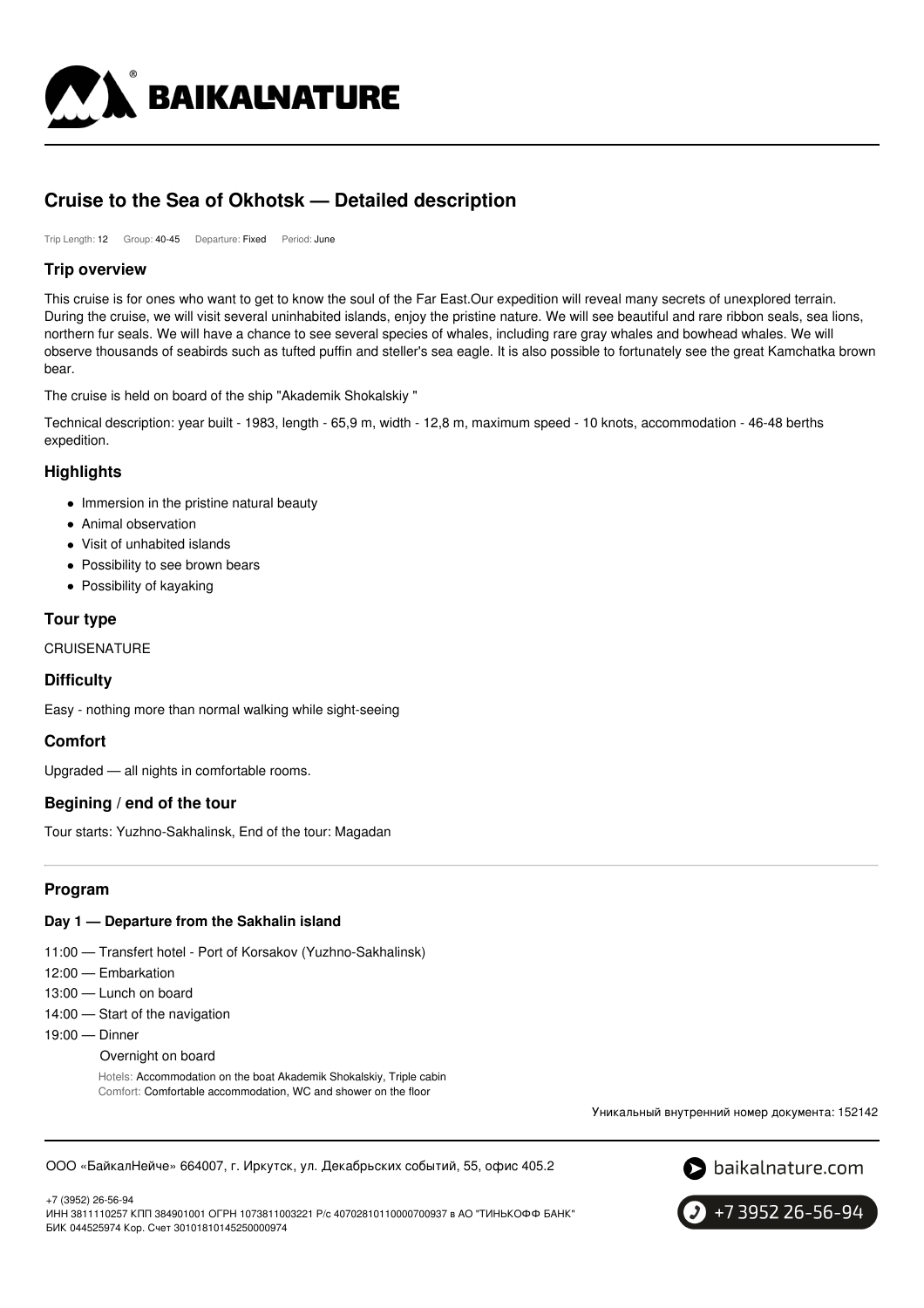

#### **Day 2 — Tyuleniy Island**

#### 09:00 — Breakfast

- 11:00 Visit of the Tyuleniy Island
- 13:00 Lunch on board
- 15:00 Landing on th island
- 19:00 Dinner

#### Overnight on board

Hotels: Accommodation on the boat Akademik Shokalskiy, Triple cabin Comfort: Comfortable accommodation, WC and shower on the floor

#### **Day 3 — Gray whales and Piltun bay**

- 09:00 Breakfast
- 11:00 The north-west Sakhalin island
- 13:00 Lunch
- 15:00 Continuation of the navigation
- 19:00 Dinner

Overnight on board

Hotels: Accommodation on the boat Akademik Shokalskiy, Triple cabin Comfort: Comfortable accommodation, WC and shower on the floor

#### **Day 4 — Island of seabirds**

- 09:00 Breakfast
- 11:00 Iony Island
- 13:00 Lunch
- 14:00 Continuation of the navigation
- 19:00 Dinner

#### Overnight on board

Hotels: Accommodation on the boat Akademik Shokalskiy, Triple cabin Comfort: Comfortable accommodation, WC and shower on the floor

#### **Day 5 — Shantar archipelago**

- 09:00 Breakfast
- 10:00 Discovery of the archipelago
- 13:00 Lunch
- 15:00 Animal observation
- 19:00 Dinner

#### Overnight on board

Hotels: Accommodation on the boat Akademik Shokalskiy, Triple cabin Comfort: Comfortable accommodation, WC and shower on the floor

#### **Day 6 — Free day near the archipelago**

- 09:00 Breakfast
- 11:00 Free time
- 13:00 Lunch
- 15:00 Continuation of the navigation
- 19:00 Dinner

Уникальный внутренний номер документа: 152142

ООО «БайкалНейче» 664007, г. Иркутск, ул. Декабрьских событий, 55, офис 405.2



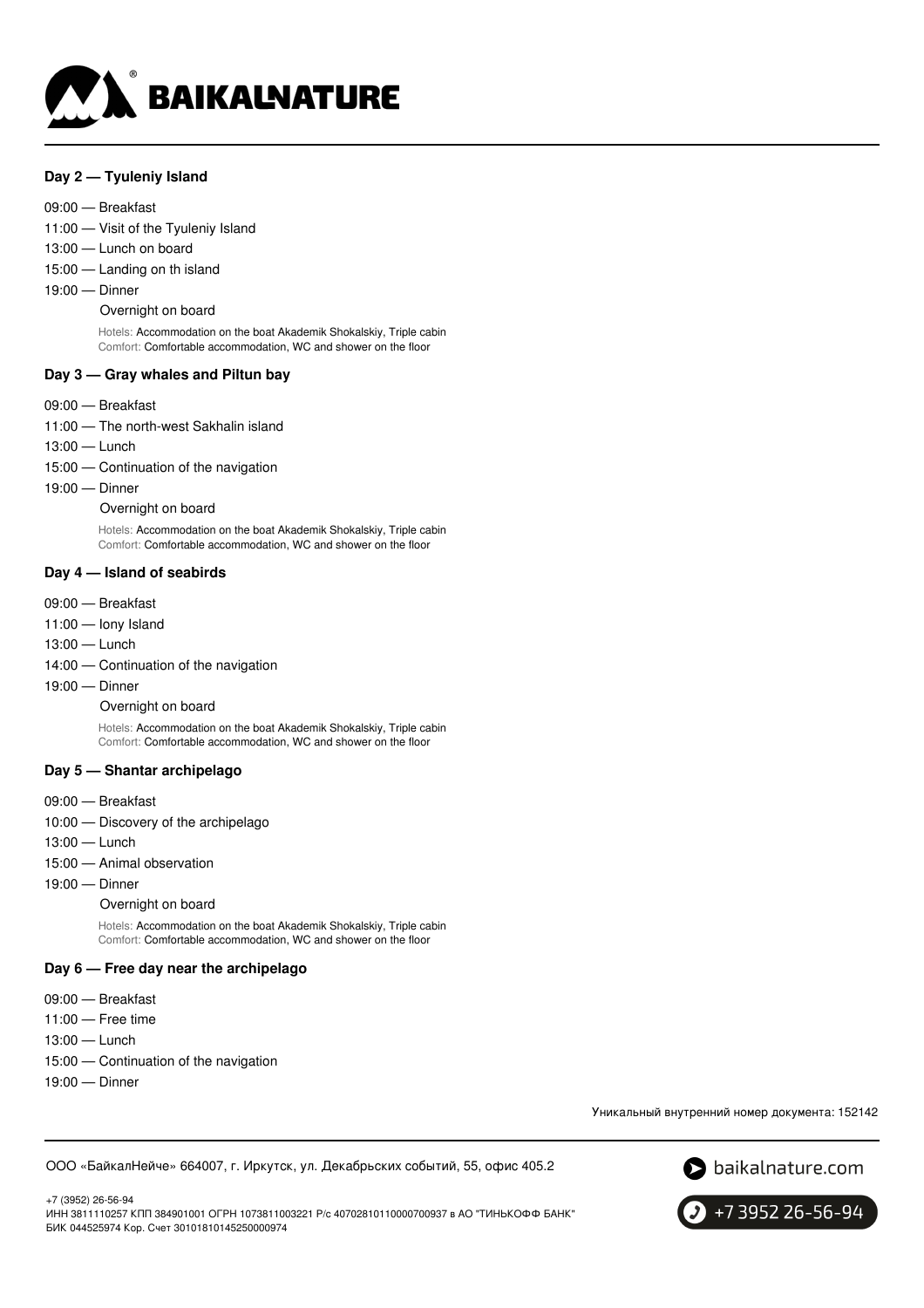

#### Overnight on board

Hotels: Accommodation on the boat Akademik Shokalskiy, Triple cabin Comfort: Comfortable accommodation, WC and shower on the floor

#### **Day 7 — Malminskie islands and Fiodorovsky bay**

- 09:00 Breakfast
- 11:00 Nature of the islands
- 13:00 Lunch
- 15:00 Observation of animals
- 19:00 Dinner

Overnight on board

Hotels: Accommodation on the boat Akademik Shokalskiy, Triple cabin Comfort: Comfortable accommodation, WC and shower on the floor

#### **Day 8 — Aquaintance with Okhotsk**

- 09:00 Breakfast
- 10:00 Excursion to Okhotsk
- 13:00 Lunch on board
- 15:00 Return on board and departure
- 19:00 Dinner

Overnight on board

Hotels: Accommodation on the boat Akademik Shokalskiy, Triple cabin Comfort: Comfortable accommodation, WC and shower on the floor

#### **Day 9 — Talan island**

- 09:00 Breakfast
- 11:00 Aquaintance with the island
- 13:00 Lunch
- 15:00 Continuation of the excursion
- 19:00 Dinner

Overnight on board

Hotels: Accommodation on the boat Akademik Shokalskiy, Triple cabin Comfort: Comfortable accommodation, WC and shower on the floor

#### **Day 10 — Natural reserve Magadanskiy**

- 09:00 Breakfast
- 11:00 Green stops
- 13:00 Lunch on board
- 15:00 Continuation of the cruise
- 19:00 Dinner

Overnight on board

Hotels: Accommodation on the boat Akademik Shokalskiy, Triple cabin Comfort: Comfortable accommodation, WC and shower on the floor

#### **Day 11 — Around Yamskiye islands**

- 09:00 Breakfast
- 10:00 Navigation along the islands shore

Уникальный внутренний номер документа: 152142

ООО «БайкалНейче» 664007, г. Иркутск, ул. Декабрьских событий, 55, офис 405.2



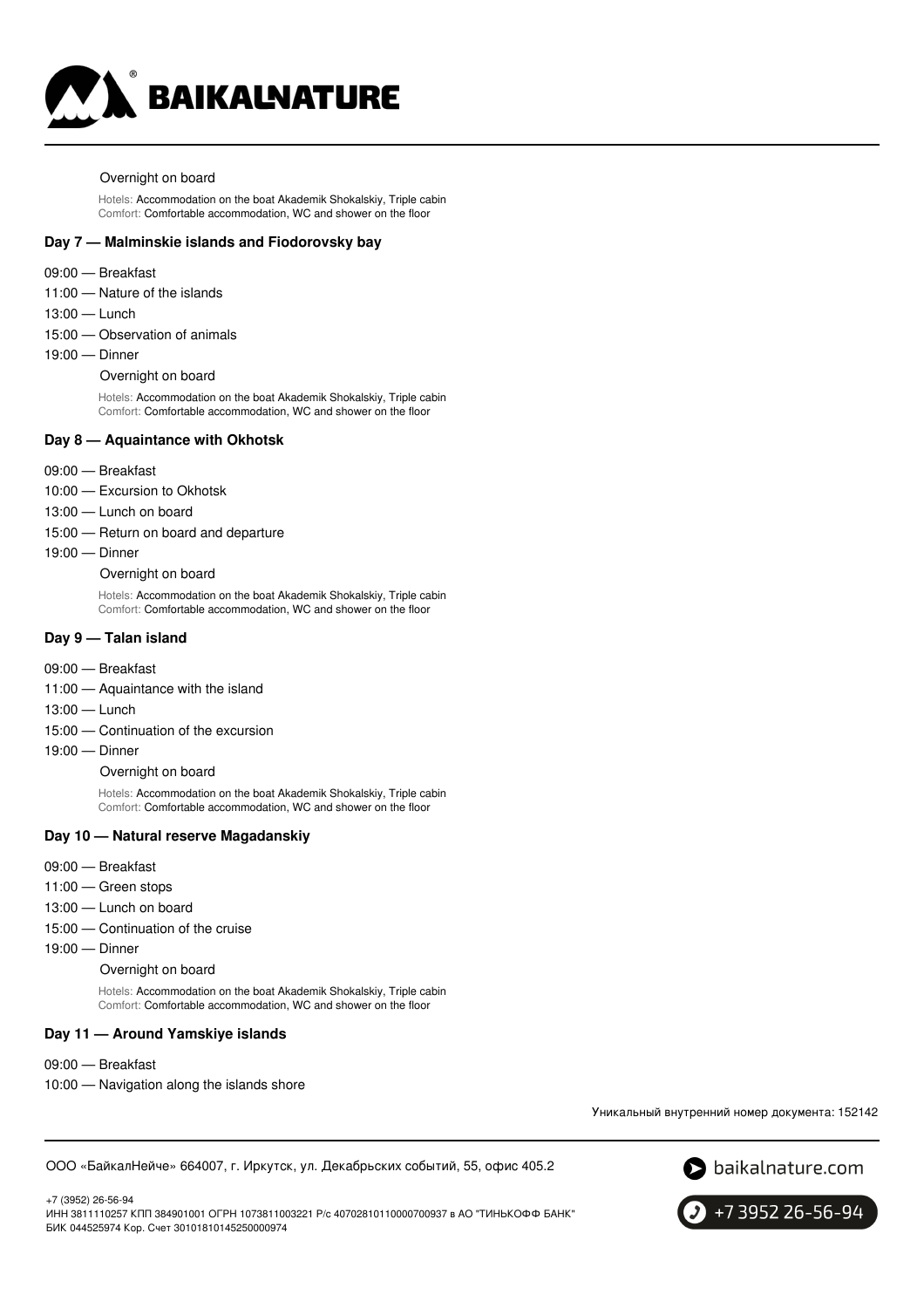

- 13:00 Lunch
- 15:00 Continuation of the cruise
- 19:00 Dinner
	- Overnight on board

Hotels: Accommodation on the boat Akademik Shokalskiy, Triple cabin Comfort: Comfortable accommodation, WC and shower on the floor

#### **Day 12 — Aquaintance with Magadan**

- 09:00 Breakfast
- 10:00 Arrival to Magadan
- 11:00 Debarkation
- 11:30 Transfer port hotel/airport

# **Departures**

| <b>Start</b> | End        | Basic price per person |
|--------------|------------|------------------------|
| 14.06.2022   | 25.06.2022 | 6590.00 USD            |

## **Note**

The price is given for the Standard Triple Deck / for 1 person (one upper and 2 lower berths, simple comfort accommodation, toilet and shower outdoors. The cabin has one bunk (one upper and one lower) and one lower berth, wardrobe, drawers, a desk and wash basin). Port charges - 500 \$. Kayaking - 1 025\$ (the price of 2018). To book the others categories, the following supplement is applied: + 1 160 \$ for the Standard Twin Cabin with simple comfort accommodation, toilet and shower outdoors. The cabin has one bunk (one upper and one lower) and one lower berth, wardrobe, drawers, a desk and wash basin. + 1 680 \$ for the Superior Cabin (bunks (an upper and lower berth), wardrobe, drawers, a desk, a private bathroom with shower, toilet and washbasin. These cabins have windows. + 2 410 \$ for the Superior Plus Cabin (two lower berths, wardrobe, drawers, desk, a private bathroom with shower, toilet and washbasin. These cabins have windows. + 2 830 \$ for the Mini-Suite Cabin (a separate bedroom with a double bed and a single bed or a sofa in the lounge, wardrobe, drawers, a desk and a private bathroom with shower, toilet and washbasin). The Mini Suites have windows. + 3 780 \$ for the Capitan Luxe Deck (a large lounge area, a separate bedroom with a double bed, a single bed in the lounge, writing desk, wardrobe, drawers). There is a private bathroom with a shower, toilet and washbasin. There are large forward and side facing windows to allow great views.

## **What's included**

**Price includes**

- Accommodation as per itinerary
- Transport as per itinerary
- Meals
- Transfer from airport / railway station on first day
- Transfer to airport / railway station on last day

#### **Price does not include**

- Medical insurance
- Personal expenses and tips
- Visa fees and travel insurance
- Kayak and equipment rental
- Beverages
- Airline tickets
- **Accident insurance**

# **Checklist & Equipment**

We recommend you to pack all your stuff in two bags: a small backpack and a large travelling bag.

SMALL BACKPACK: will be useful for carrying your personal belongings during the day (camera, film, personal medication, bottled water, etc.) You will also use it as hand luggage during air travel for all your heavy (to lighten the travel bag in the luggage compartment), fragile

Уникальный внутренний номер документа: 152142

ООО «БайкалНейче» 664007, г. Иркутск, ул. Декабрьских событий, 55, офис 405.2

 $\bullet$  baikalnature.com



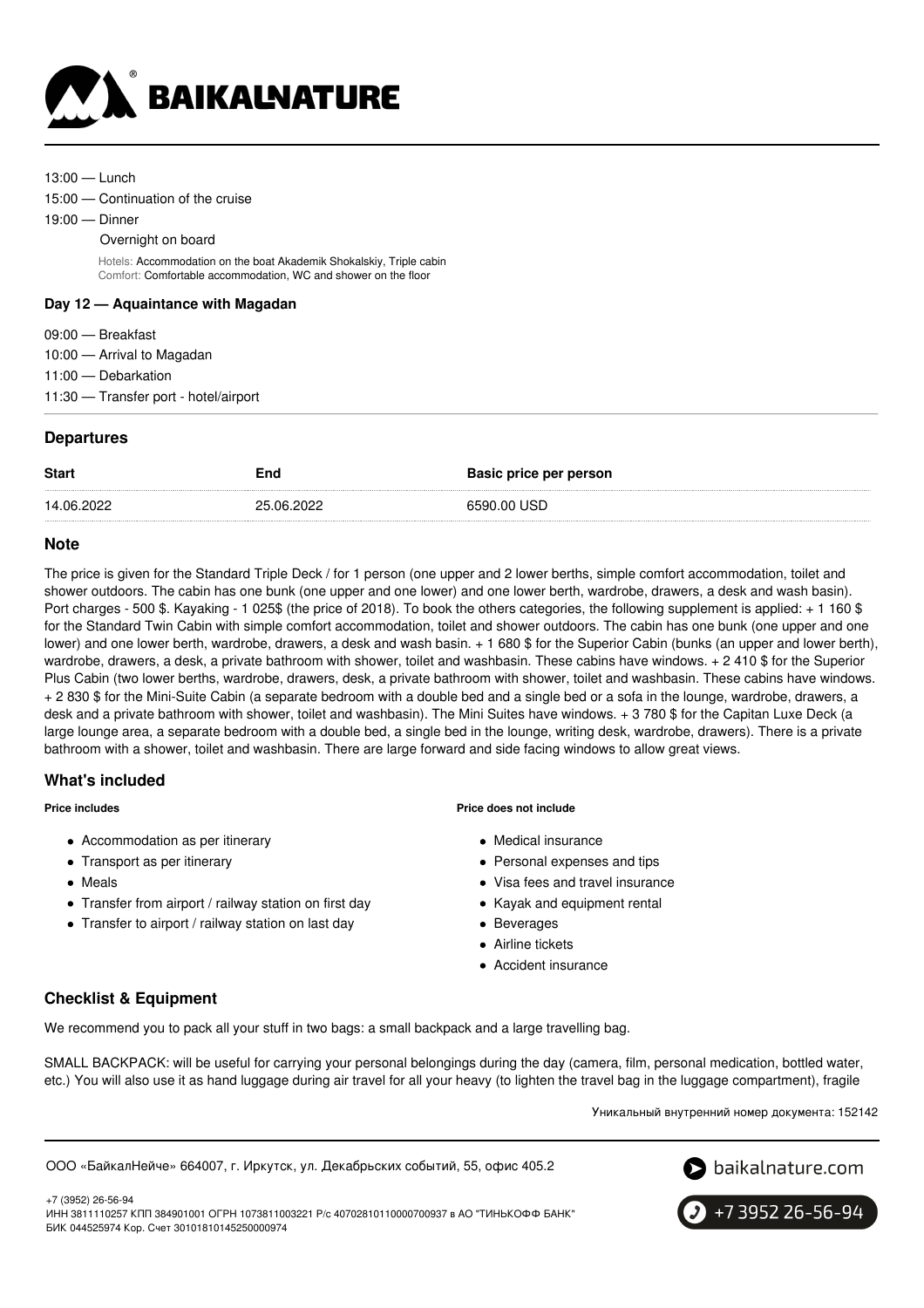

(camera, etc.) and necessary (toilet bag, etc.) things.

BIG TRAVEL BAG or BIG BACKPACK: must contain the rest of your stuff. It will be in the luggage compartment during the flight. It will be transported by vehicles.

## **Recommended checklist**

Sunglasses Raincoat or wind and waterproof shell jacket (with hood !) POLARTEC or similar pullover Windproof waterproof pants and jacket (GORE-TEX, EVENT, SIMPA-TEX) Long sleeve shirts or sweatshirts **Shorts** T-shirts Down jacket Fleece jacket or warm sweater Comfortable pants Wool gloves and winter cap Warm gloves or mittens Important travel documents: Passport and visa, original or electronic airplane tickets (with a sets of photocopies kept separately), bank card **Binoculars** Charger and spare battery for camera/phone Photo / video camera Tour vouchers and programme Currency in euros, dollars Seasickness remedies

# **About the boat**

#### **Spirit of Enderby**

Expedition vessel «Spirit of Enderby» is a comfortable six deck vessel (Akademik Shuleykin class). Built in Finland in 1993. This vessel is equipped with modern navigational facilities and exceeds the speed of 22,2 km per hour (around 13,7 MpH). Specifications:

- Length -71 m
- $\bullet$  Width 13 m
- Passenger capacity 50
- $\bullet$  Crew 30

Vessel features:

- Restaurant
- Bar- restaurant
- Library
- Sauna
- Laundrv

Accommodation:

- 2 Standard Triples
- 11 Standard Twins
- 4 Superior Decks
- 8 Superior Plus Decks
- 2 Mini Suite Decks

Уникальный внутренний номер документа: 152142

ООО «БайкалНейче» 664007, г. Иркутск, ул. Декабрьских событий, 55, офис 405.2



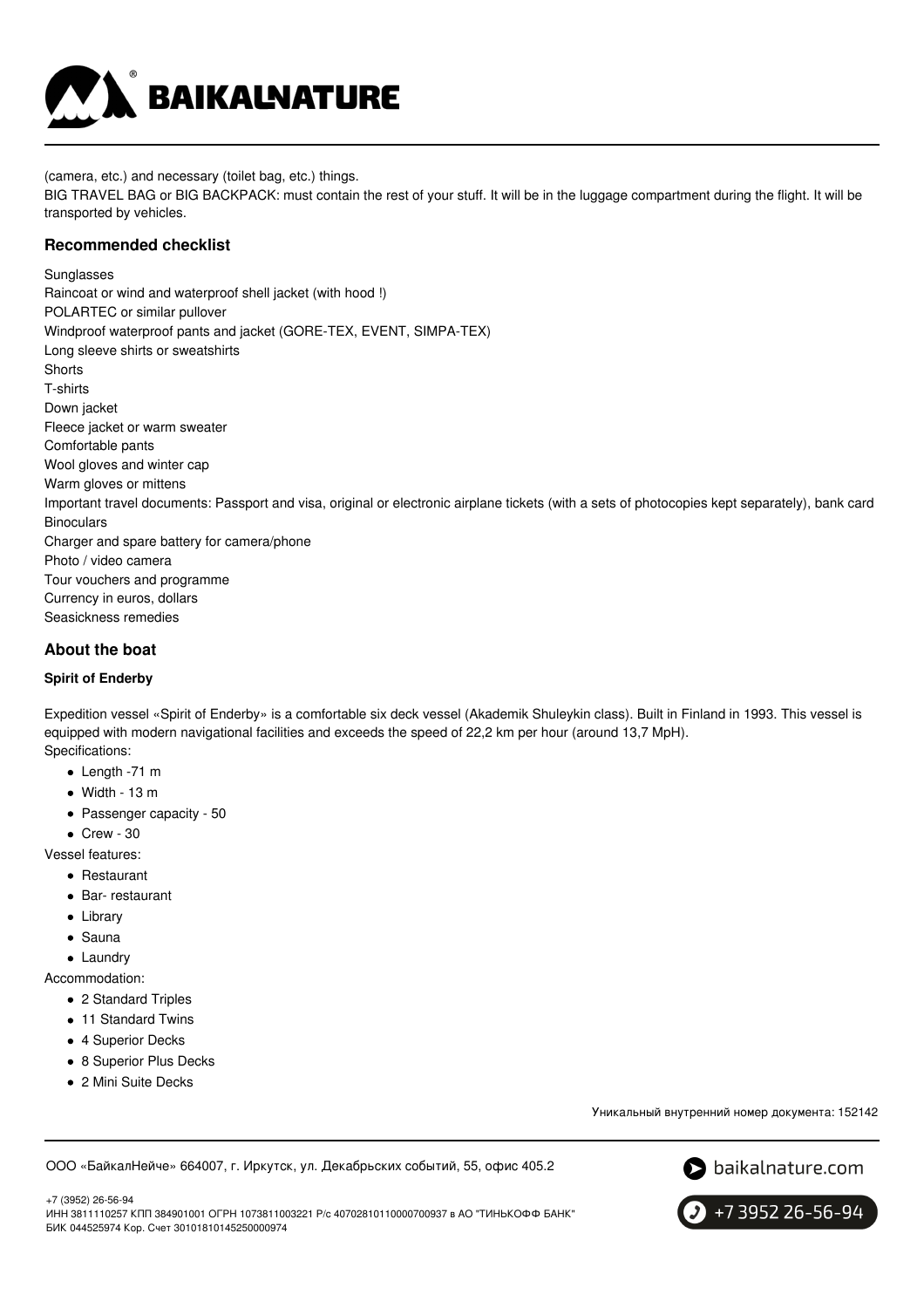

• 1 Grand Suite Deck

#### **Akademik Shokalskiy**

Cruise ship «Akademik Shokalskiy » is a comfortable three deck vessel (Akademik Shuleykin-class). Built in Finland in 1982. The Cruise ship is equipped with modern navigational facilities and exceeds the speed of 26 km per hour (around 16 MpH).

Specifications:

- $\bullet$  Length -71.06 m
- Width 12,82 m
- $\bullet$  Draught 4,5 m
- Passenger capacity 54
- $\bullet$  Crew 30
- Vessel features:
	- Restaurant
	- Bar- restaurant
	- Lounge
	- Conference hall/bar
	- Library
	- Medical room
	- Sauna
	- Laundrv

Accommodation:

- 11 Standard Twins
- 8 Superior Deck
- 4 Superior Plus Deck
- 2 Mini Luxe Deck
- 1 Capitan Luxe Deck

## **Meals**

Three meals a day on shipboard, cuisine, based on fresh products and caught fish. If you are a vegetarian or have any particular preferences, please let us know, so we could adapt the menu.

#### **Visa**

You need a tourist visa to travel to Russia. It can be issued for a maximum period of 30 days. Your passport has to be valid for at least six months after the expiry date of your visa and to have at least two blank pages.

BaikalNature offers visa support and has created "BaikalNature letter of invitation" package. If you buy a BaikalNature tour, this package is absolutely free; when you buy any other BaikalNature service, you will have to pay for this package. For more information please conact your nearest Russian Embassy or Visa Application Center.

## **Money**

The Russian currency is ruble. In all cities and many large villages of Russia, you can easily withdraw rubles, using a Visa or MasterCard, from ATMs, located in banks, department stores or hotel lobbies, some of them are open 24 hours a day. If you have euros or dollars with you, exchange offices will allow you to change them easily in the cities, seldom in the countryside. However, it can be difficult to exchange traveler's checks, even in cities.

Уникальный внутренний номер документа: 152142